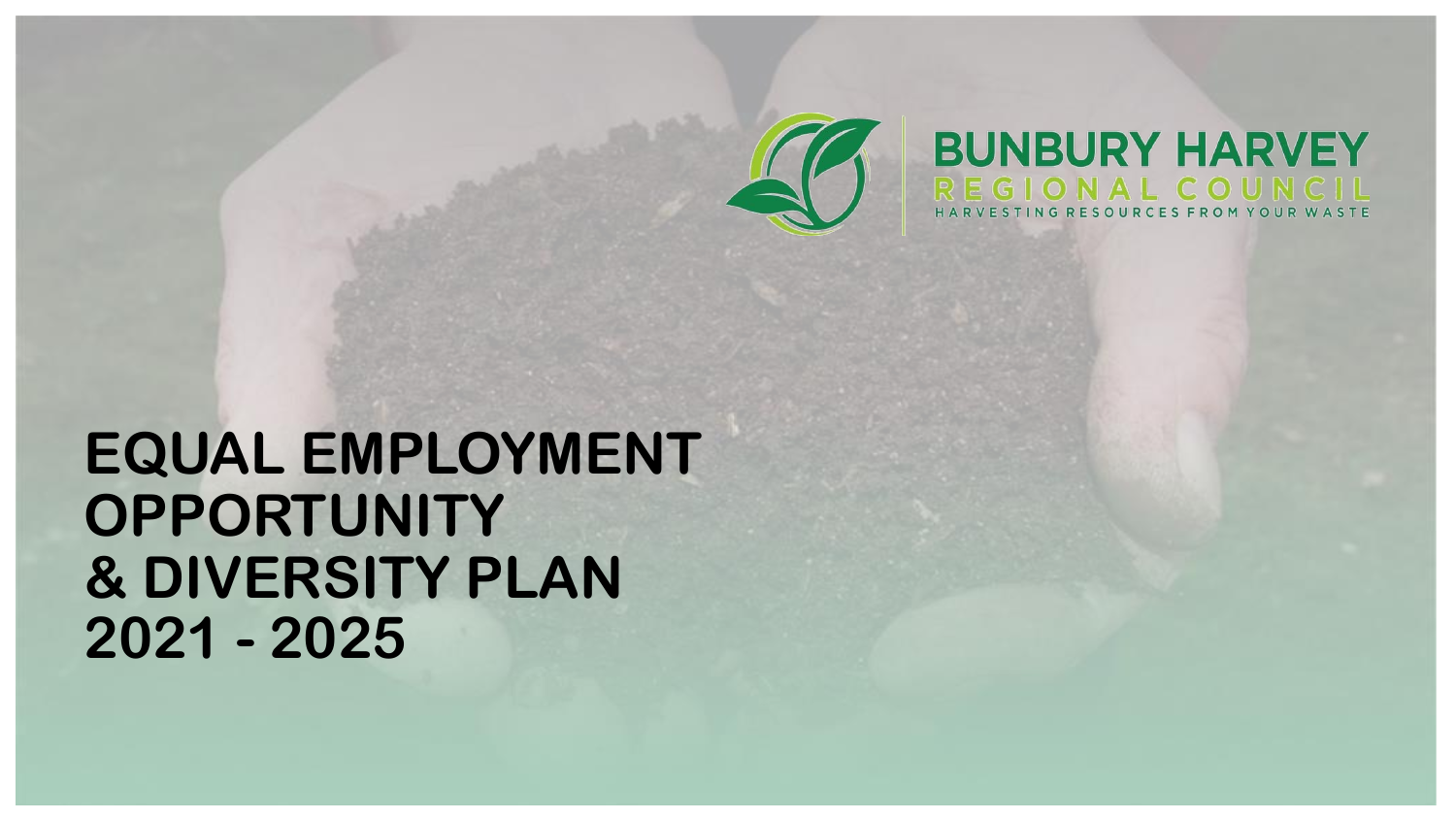The Bunbury-Harvey Regional Council (BHRC) is committed to having a diverse and inclusive workforce with a collection of skills, experiences and perspectives that is reflective of the community we live in.

BHRC embraces its obligation under the *Equal Opportunity Act 1984* to prepare and implement an Equal Employment Opportunity (EEO) and Diversity Management Plan.

BHRC demonstrates this commitment by promoting diversity, inclusion and equal opportunities in employment and development.

| DOCUMENT CONTROL                |                 |                                          |                                                               |                |  |
|---------------------------------|-----------------|------------------------------------------|---------------------------------------------------------------|----------------|--|
| DOCUMENT OWNER                  |                 | Chief Executive Officer                  |                                                               |                |  |
| RESPONSIBLE FOR REVIEW          |                 | Compliance Officer                       |                                                               |                |  |
| REVIEW SCHEDULE: 4 Year         |                 | REVIEW DATE: 28 <sup>th</sup> April 2025 |                                                               |                |  |
|                                 |                 |                                          |                                                               |                |  |
| <b>DATE</b>                     | <b>DOCUMENT</b> | <b>VERSION</b>                           | <b>DESCRIPTION OF CHANGE</b>                                  | RESOLUTION No. |  |
| 12 <sup>th</sup> September 2018 |                 | V <sub>01</sub>                          | New Document                                                  | OC270918-1562  |  |
| 27th April 2021                 | EEO & Diversity | V02                                      | Review as approved by Director of Equal Opportunity in Public |                |  |
|                                 |                 |                                          | Employment, Public Sector Commission.                         |                |  |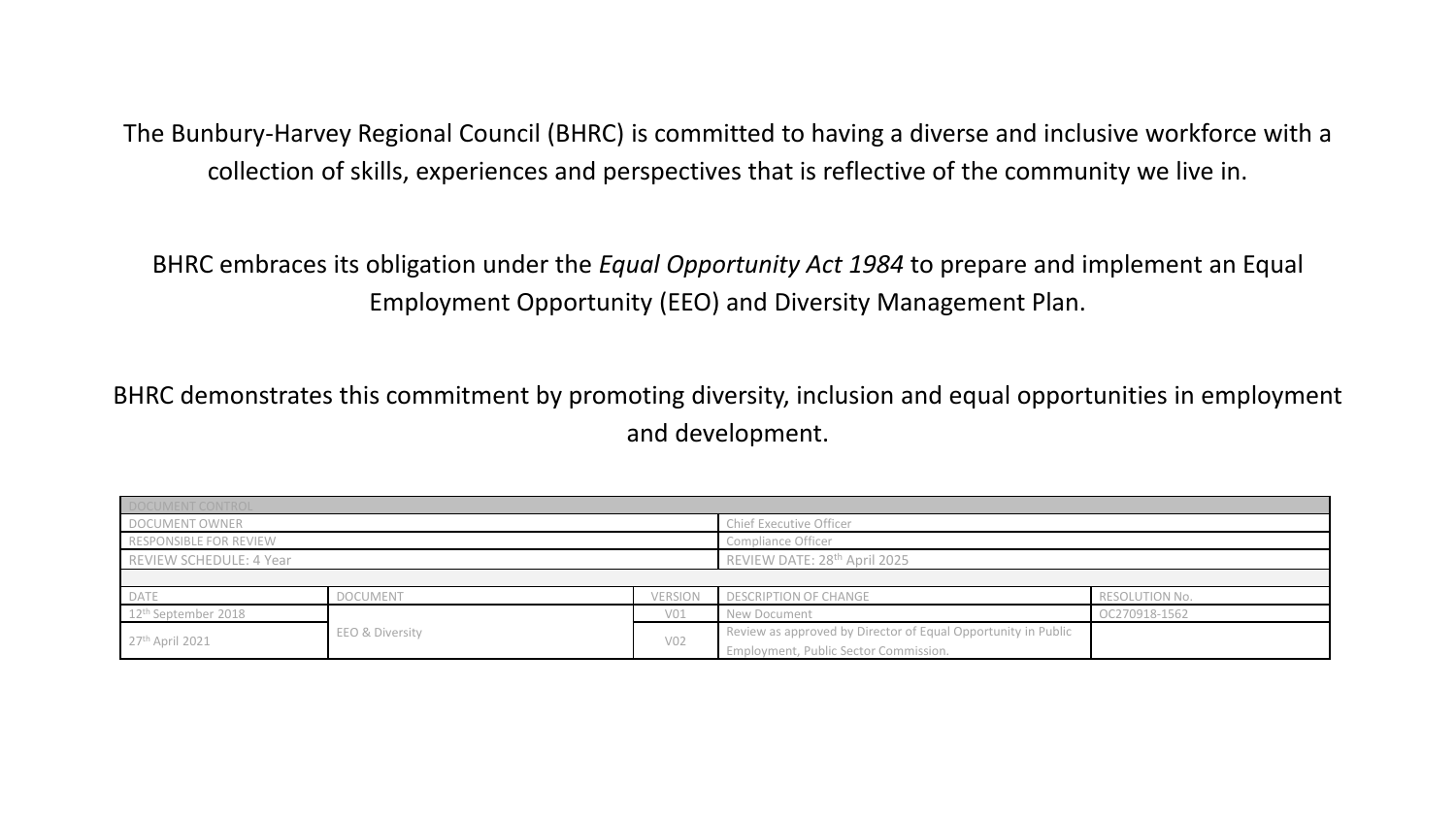# **MESSAGE FROM THE CEO**

This Equal Employment Opportunity and Diversity Plan was been developed in accordance with Part IX of the *Equal Opportunity Act 1984* and is aligned with the Director of Equal Opportunity in Public Employments EEO and Diversity Outcome Standards Framework.

An inclusive and accepting workplace has benefits for all employees. A diverse workforce will attract and retain quality employees, which translated into effective business decisions and effective service delivery.

BHRC has committed to four Equal Employment Opportunity (EEO) priority areas for the life of this EEO and Diversity Plan.

EEO priority areas include:

- Women in Leadership
- Aboriginal and Torres Strait Islander People
- Youth
- People with Disability

Our Plan is the foundation for a working environment free from harassment and discrimination. Through the implementation of this plan, we will strive to build a workforce and supporting organisational culture that reflects the diversity of the greater community.

I encourage all staff to embrace equality and diversity within the organisation. We value EEO and diversity and aim to ensure that the work environment is free from racial and sexual harassment and that employment practices are not biased or discriminate unlawfully against employees or potential employees. Our employment programs and practices recognise and include strategies for EEO groups to achieve workforce diversity.

I look forward to the ongoing commitment and involvement from all staff in implementing this EEO and Diversity Management Plan.

Tony Battersby Chief Executive Officer 22nd April 2021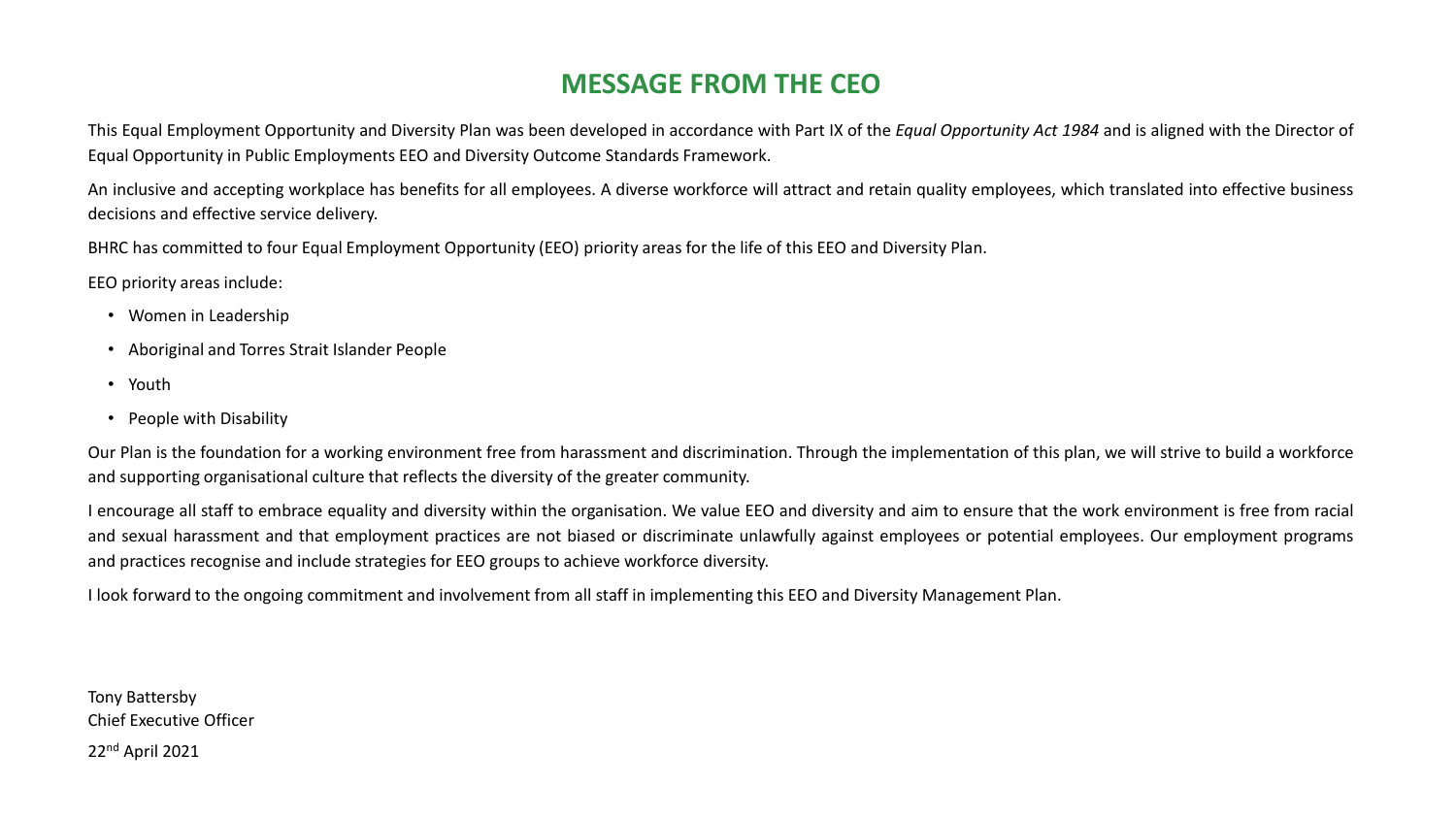# **EEO & DIVERSITY**

To successfully achieve workforce targets, it is vital that BHRC focuses on its EEO priorities in operational and workforce planning. These priorities are then incorporated and reflected in our operational plan.

Integrating EEO and diversity into workforce planning and creating strong links with operational planning will greatly assist BHRC in achieving a diverse workforce. Progress will be monitored against the targets and initiatives and reported to the Public Sector Commission via the Equal Employment Opportunity Annual Collection.

The intention of this EEO and Diversity Management Plan includes contributing to the BHRC values of the Strategic Waste Management Plan 2018 - 2022.

We value diversity and respect and are committed to work towards integrating the principles of Equal Employment Opportunity and ensure that the work environment is *free from harassment and discrimination. We value and respect all members of our community.*

### *Definitions:*

**Discrimination** the unjust or prejudicial treatment of different categories of people, especially on the grounds of race, age, sex, or disability.

**Diversity** what makes each of us unique and includes our backgrounds, personality, life experiences and beliefs, the things that make us who we are. It is a combination of our differences that shape our view of the world, our perspective and our approach.

**Equal Employment Opportunity** the principle that every person, regardless of attributes such as race, gender or sexual orientation, has an equal opportunity to find employment based on merit.

**Harassment** any unwelcome, offensive comment or action relating to the grounds of discrimination. It is behaviour towards another employee that is offending, humiliating or intimidating. It shall not be condoned and if necessary, disciplinary action shall be taken.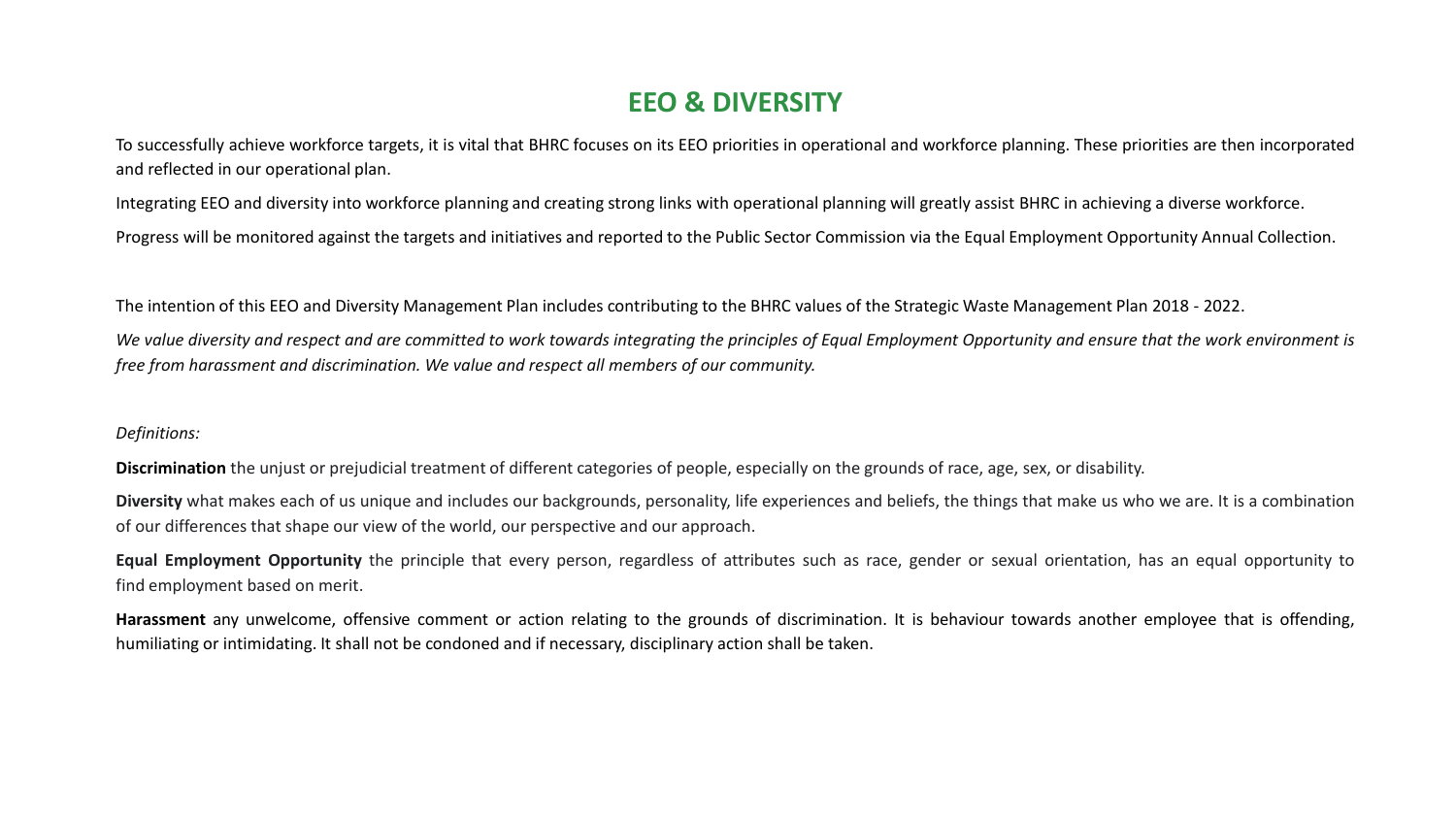## **PROFILE & PRIORITIES**

BHRC is an equal opportunity employer and encourages applications from a diverse range of people and demonstrates this commitment by promoting diversity, inclusion and equal opportunities in employment and development.

All recruitment selection and promotional processes are open, competitive and based on merit.

BHRC currently employs 34 staff and include:

- 17 Full time;
- 17 Part time; and
- 4 Casual.

### **RESPECT**

We value diversity and respect and are committed to work towards integrating the principles of Equal Employment Opportunity and ensure that the work environment is free from harassment and discrimination. We value and respect all members of our community.

#### **DIVERSITY** 8.8% People with disability 5.9% Aboriginal and Torres Strait Islander 2.9% Culturally and linguistically diverse

# **AGE PROFILE**

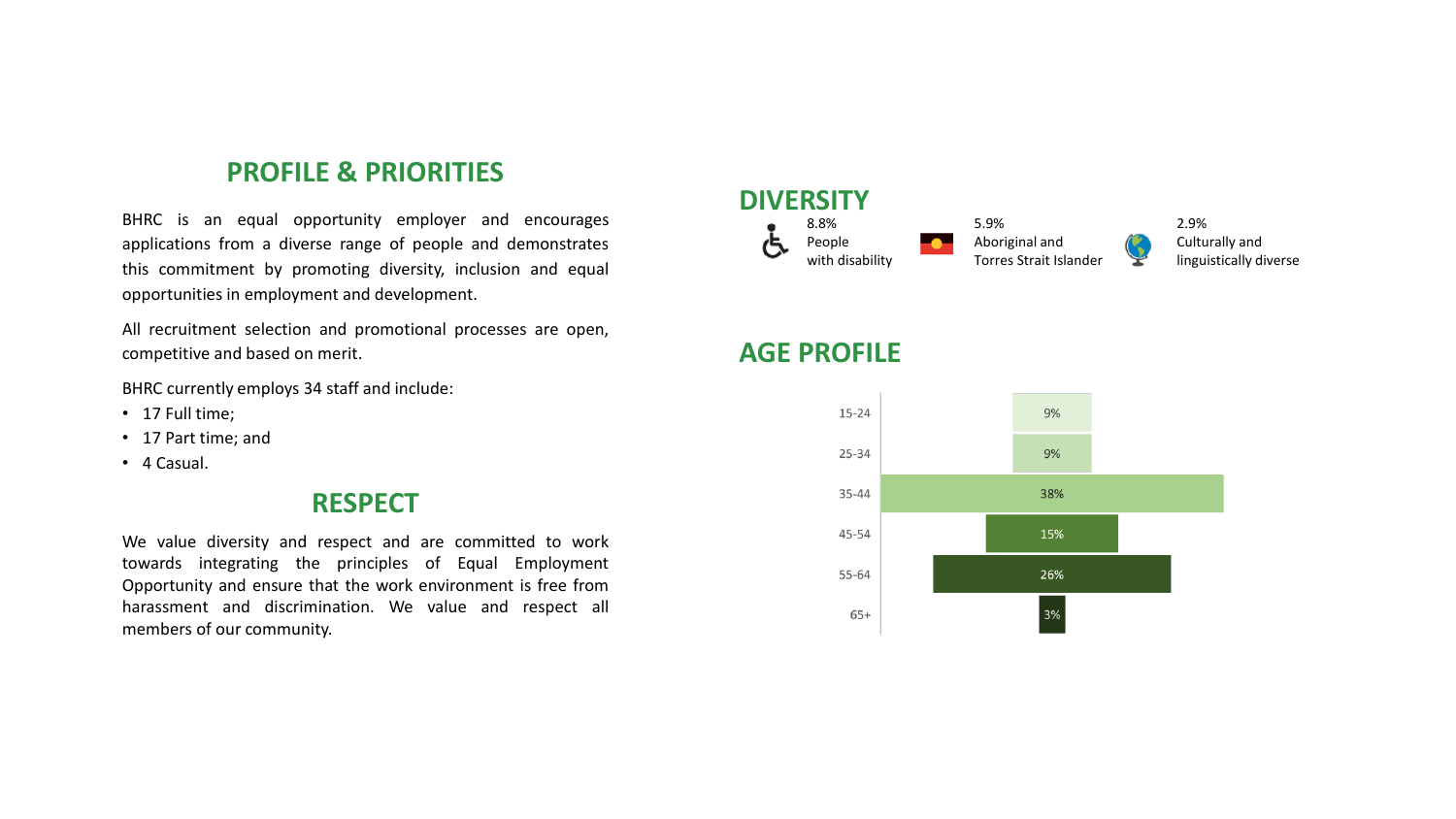## **WOMEN IN LEADERSHIP**

Representation of women in leadership has been a government policy focus in the last couple of years, with a target set of 50% women on government boards and committees.

BHRC prides itself on having gender equity and balance across our workforce that nearly matches this target.

Women represent 47.1% of the total workforce and 78% of management roles are filled by women.





All recruitment procedures take into consideration Section 31 of the Equal Opportunity Act to ensure that no persons of a particular sex or marital status, persons who are pregnant or persons who are breast feeding or bottle feeding have equal opportunities as other persons.

Job descriptions are analysed to identify and address any barriers to the recruitment and progression of women and to ensure that language is gender neutral and inclusive.

# **ABORIGINAL & TORRES STRAIT ISLANDER PEOPLE**

Aboriginal and Torres Strait Islander people currently make up 5.9% of our workforce, a percentage substantially higher than average.

BHRC offers employees who are legitimately required by cultural tradition to be absent from work, additional unpaid leave for up to five (5) days per calendar year. These days may include but are not be limited to participation in NAIDOC week celebrations.

BHRC actively seeks the help of Aboriginal and Torres Strait Islander recruitment services and has a working relationship with the Foundation for Indigenous Sustainable Health, the Noongar Chamber of Commerce and the Roelands Village.

Numerous projects are currently being discussed and planning is being undertaken to aid in the implementation of these projects.

BHRC is committed to improving employment opportunities and outcomes for Aboriginal and Torres Strait Islander people. As a measure to achieve equality and support, Section 51 of the Equal Opportunity Act 1984 (WA) will apply to any position advertised and Aboriginal people are encouraged to apply.

All applicants will be assessed equitably against the selection criteria and meet the minimum requirements therein. In cases where more than one applicant meets the criteria, preference may be given to an applicant who has declared they are of Aboriginal descent.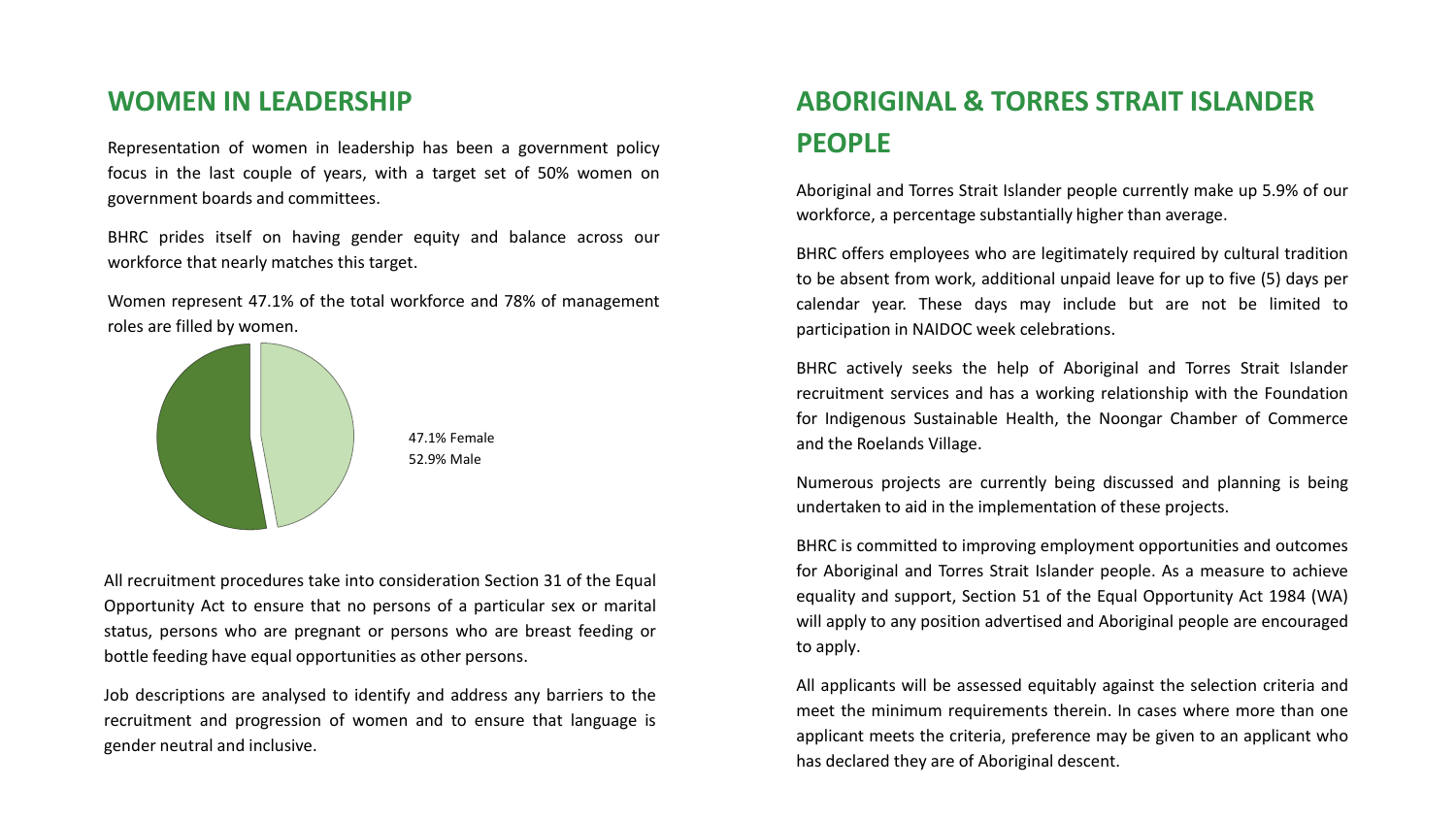# **YOUTH**

BHCR is focused on employing a diverse and skilled workforce to meet the current and future business needs. It is for this reason that BHRC is committed to attracting, recruiting, developing and retaining youth (under 25).

This commitment ensures the BHRC has a talent pipeline for the future which will enable effective succession and workforce planning. It also means the BHRC has individuals with fresh ideas, new experiences and diverse perspectives. The recruitment and retention of youth is especially important with the BHRC's current aging workforce.

A number of new entry level positions have recently been identified and created that allowed a youth-based job pathway to employment.

Over the last 2 years, BHRC has gone from no employees under 25 to 8.8% of the workforce under 25. This is a great achievement.

To continue attracting youth, any available positions are advertised through traditional media sources and also social media, the preferred form of communication for youth, in the hope of reaching our target audience

As the BHRC expands, we may be able to identify opportunities including traineeships, graduate and other training programs.

We will continue to partner with specialist employment providers to attract young job seekers.

# **PEOPLE WITH DISABILITY**

BHRC is committed to having an inclusive workplace where people with disability have equal access to employment and development opportunities.

The EEO and Diversity Plan 2021–2025 is aligned to BHRC Disability Access and Inclusion Plan (DAIP) 2021 – 2025.

BHRC is committed to facilitating the inclusion of people with disability through the improvement of access to our facilities and services and will continue to investigate and create entry level positions that may aid in employment opportunities for People with Disability.

The most recent Australian Bureau of Statistics disability, ageing and carers data (2018) shows that 5.5% of working age people (15 to 64 years old) in Western Australia are considered to have a moderate or mild core activity limitation. The state government has set a target of 5% of people with disability be employed by 2025.

Currently 8.8% of the BHRC workforce is People with Disability.

We will continue to improve on this by reviewing and creating entry level positions and working closely with Disability Service Providers on employment opportunities.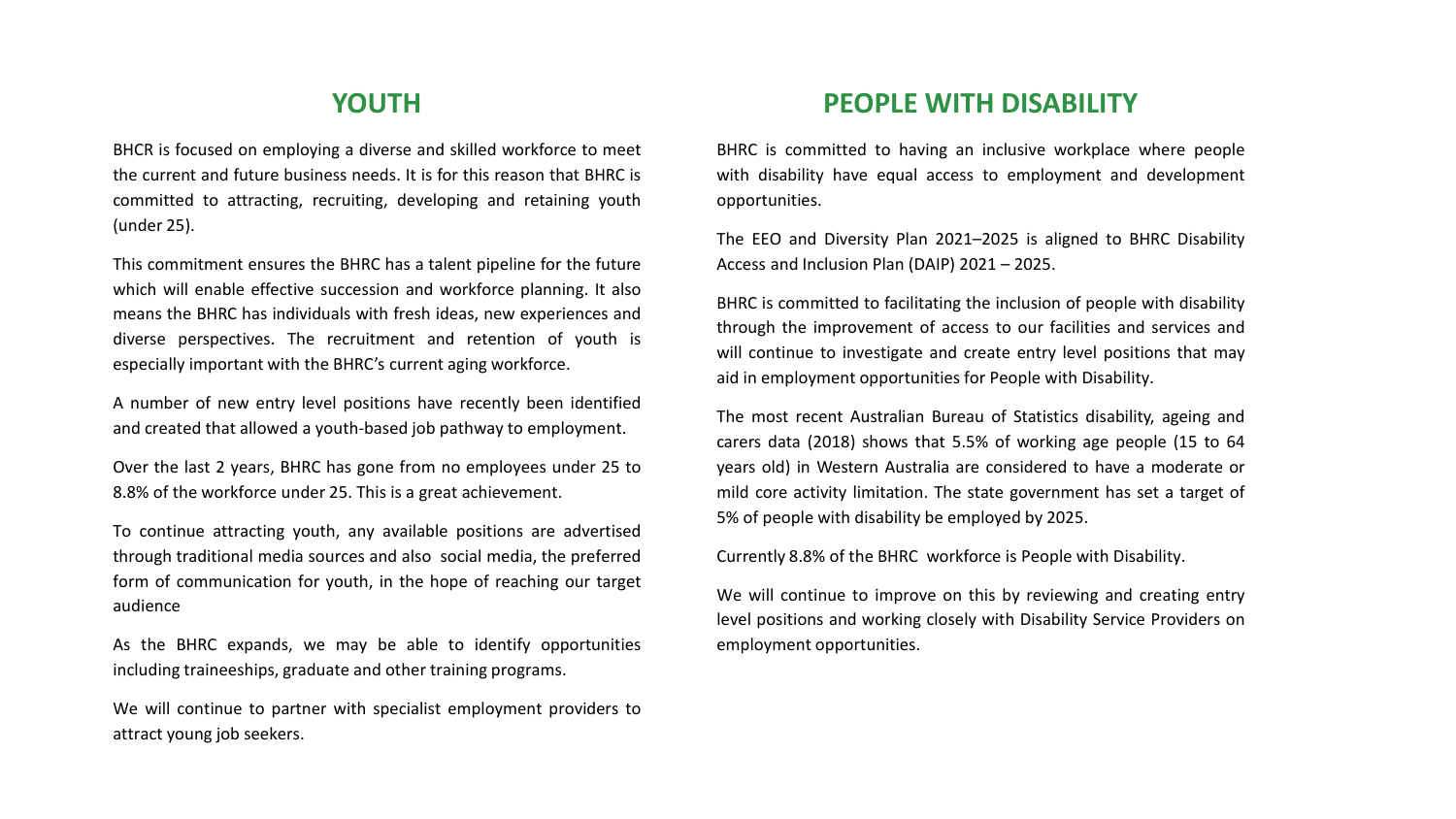For best results, BHRC has aligned outcomes to the Public Sector Commissions Workforce Diversification and Inclusion Strategy.

### **Educate and empower**

A knowledge and capability uplift in diversity is a priority consideration in workforce planning.

### **Attract and develop**

Recruitment and development practices proactively identify and support the talent of diverse groups.

### **Lead and build**

There is deliberate leadership to build organisation cultures where all people are treated fairly and respectfully.

### **Account and celebrate**

Responsibility is taken for improving workforce diversification and inclusion.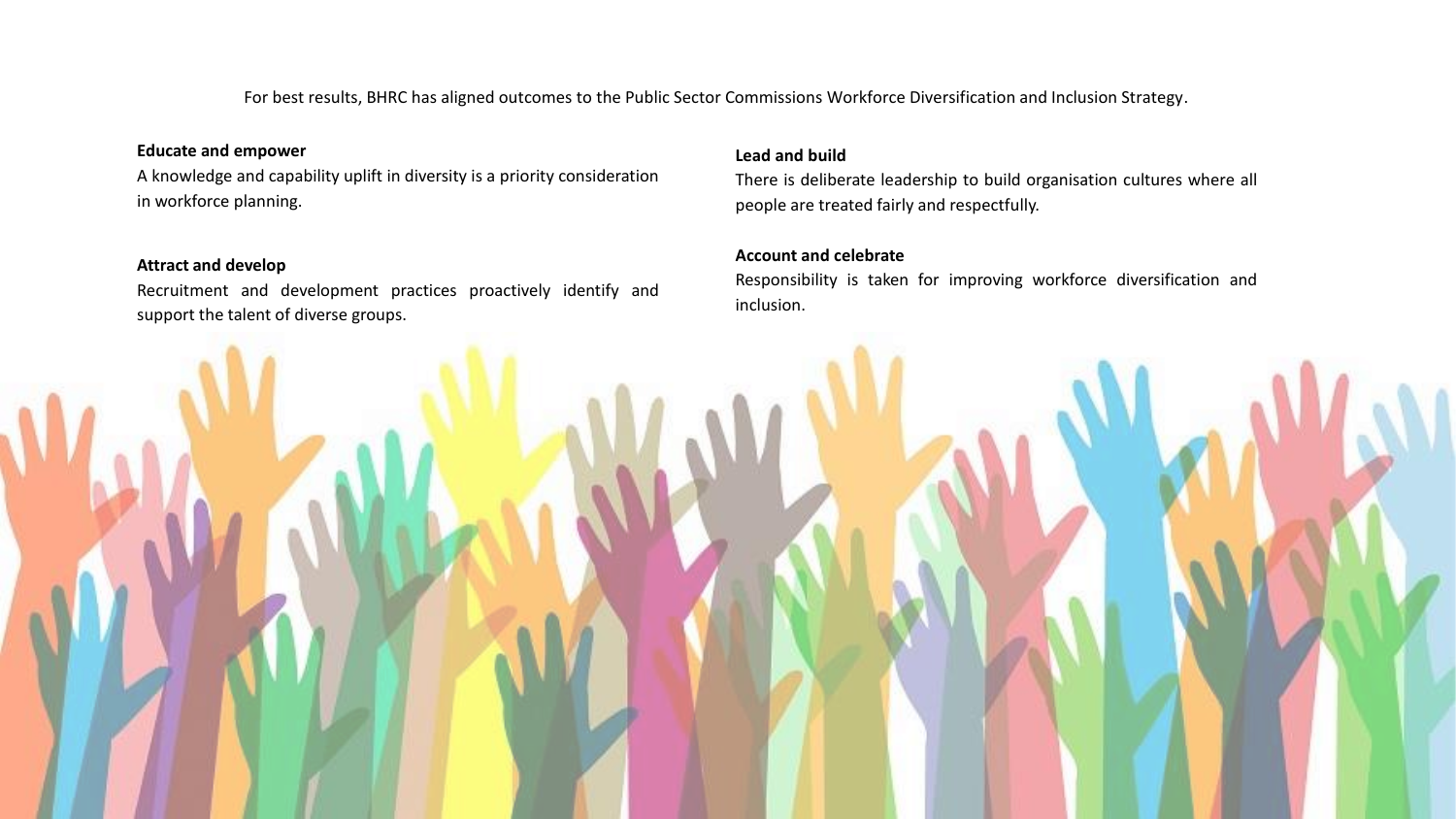### **OUTCOME 1**

Educate and Empower: BHRC values EEO and diversity and a work environment free from sexual and racial harassment

| <b>INITIATIVE</b>                                                                                                                                                                  |            |            |  | <b>MEASURE</b>                                                                                                                                              | <b>RESPONSIBLE</b>                      | <b>TIMELINE</b>   |  |  |
|------------------------------------------------------------------------------------------------------------------------------------------------------------------------------------|------------|------------|--|-------------------------------------------------------------------------------------------------------------------------------------------------------------|-----------------------------------------|-------------------|--|--|
| EEO and diversity principles are incorporated into corporate<br>values and business planning processes                                                                             |            | $\sqrt{ }$ |  | Review EEO and Diversity Position Statement and<br>$\bullet$<br>communicate to all Managers and employees.<br><b>Endorsed by CEO</b><br>$\bullet$           | <b>CEO</b><br><b>Compliance Officer</b> | Ongoing           |  |  |
| All staff have access to EEO and Diversity Plan.                                                                                                                                   | $\sqrt{ }$ |            |  | All staffs are aware of their EEO responsibilities.<br>$\bullet$                                                                                            | <b>CEO Compliance Officer</b>           | Completed         |  |  |
| Performance management criteria for managers and leaders<br>include the ability to attract and retain a diverse workforce and<br>promote an inclusive work culture.                |            | $\sqrt{ }$ |  | Performance Reviews updated to include EEO and<br>$\bullet$<br>Diversity.                                                                                   | <b>Compliance Officer</b>               | <b>July 2021</b>  |  |  |
| There is an effective grievance resolution process where staff are<br>able to raise concerns and issues.                                                                           |            | $\sqrt{ }$ |  | Harassment, Discrimination and EEO Procedure<br>$\bullet$<br>reviewed.                                                                                      | <b>Compliance Officer</b>               | <b>March 2022</b> |  |  |
| Disability, Access and Inclusion Plan (DAIP) are current and<br>represent best practice.                                                                                           |            | $\sqrt{ }$ |  | Updated DAIP endorsed by Council.<br>$\bullet$                                                                                                              | <b>Compliance Officer</b>               | <b>July 2021</b>  |  |  |
| <b>OUTCOME 2</b><br>Attract and Develop: BHRC creates a culture free from employment practices that are biased or discriminate unlawfully against employees or potential employees |            |            |  |                                                                                                                                                             |                                         |                   |  |  |
| <b>INITIATIVE</b>                                                                                                                                                                  |            |            |  | <b>MEASURE</b>                                                                                                                                              | <b>RESPONSIBLE</b>                      | <b>TIMELINE</b>   |  |  |
| Recruitment practices promote the use of agencies that specialize<br>in diversity of employment services.                                                                          |            | $\sqrt{ }$ |  | Audit position descriptions to ensure they include EEO<br>and Diversity statement.                                                                          | <b>Human Resources</b>                  | <b>July 2021</b>  |  |  |
| Ensure all recruitment and selection policies, procedures and<br>activities comply with EEO principles.                                                                            |            | $\sqrt{ }$ |  | Review recruitment and Selection Interview Guides to<br>$\bullet$<br>ensure compliance.<br>Position descriptions to conform to EEO principles.<br>$\bullet$ | <b>Human Resources</b>                  | <b>July 2021</b>  |  |  |
| Ensure all new buildings have suitable access and that work areas<br>and systems enable people with disability to perform duties as<br>required.                                   |            |            |  | Continue working with the disability community.<br>$\bullet$                                                                                                | <b>Compliance Officer</b>               | As required       |  |  |
| Recognise and value the abilities of all employees regardless of<br>age, education.                                                                                                |            | $\sqrt{ }$ |  | Review all policies and procedures follow EEO guidelines.<br>$\bullet$<br>Update Performance Reviews to allow for feedback on<br>$\bullet$<br>EEO.          | <b>Compliance Officer</b>               | As required       |  |  |